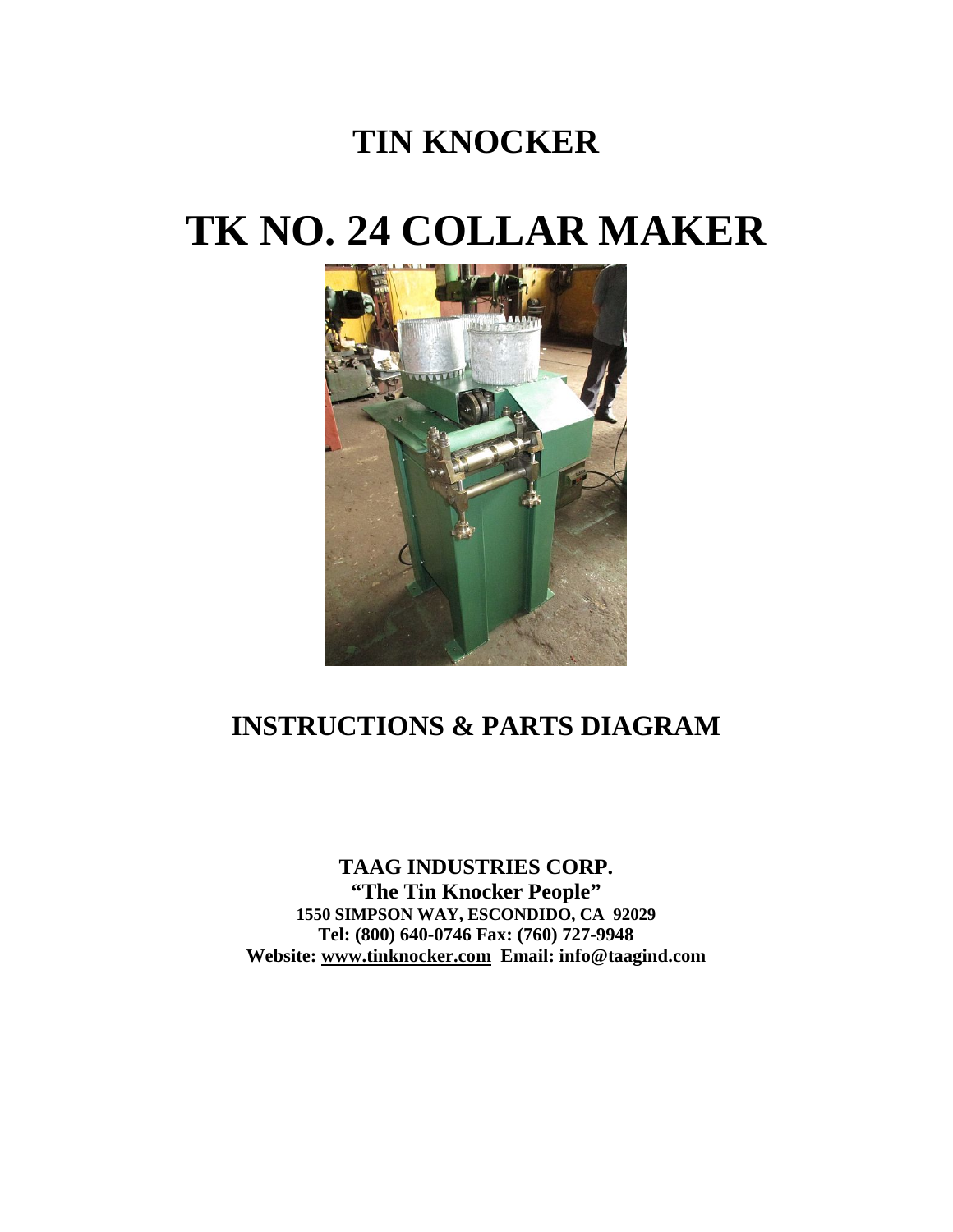# **Tin Knocker No. 24 Collar Maker 24 Gauge Capacity**

Notch, Crimp, Bead & Roll in One Pass!!! Now you can produce complete round starter collars in one pass through the Tin Knocker No. 24 Collar Maker. Dealers can have 3" to 14" collars when they want them. This machine uses either 3" or 6" wide strips of 24-30 gauge mild steel sheet metals. Collars can be fastened by spot welding, riveting or dimpling.

With power feed rolls, the material is tab notched with a standard 5/8". The notch is adjustable to 3/4" on 3/4" centers. With a simple adjustment, the bead rolls can produce round start collars from 3" to 14".

Notch only! By removing the collar attachment, the tab-notch can be applied to flat stock.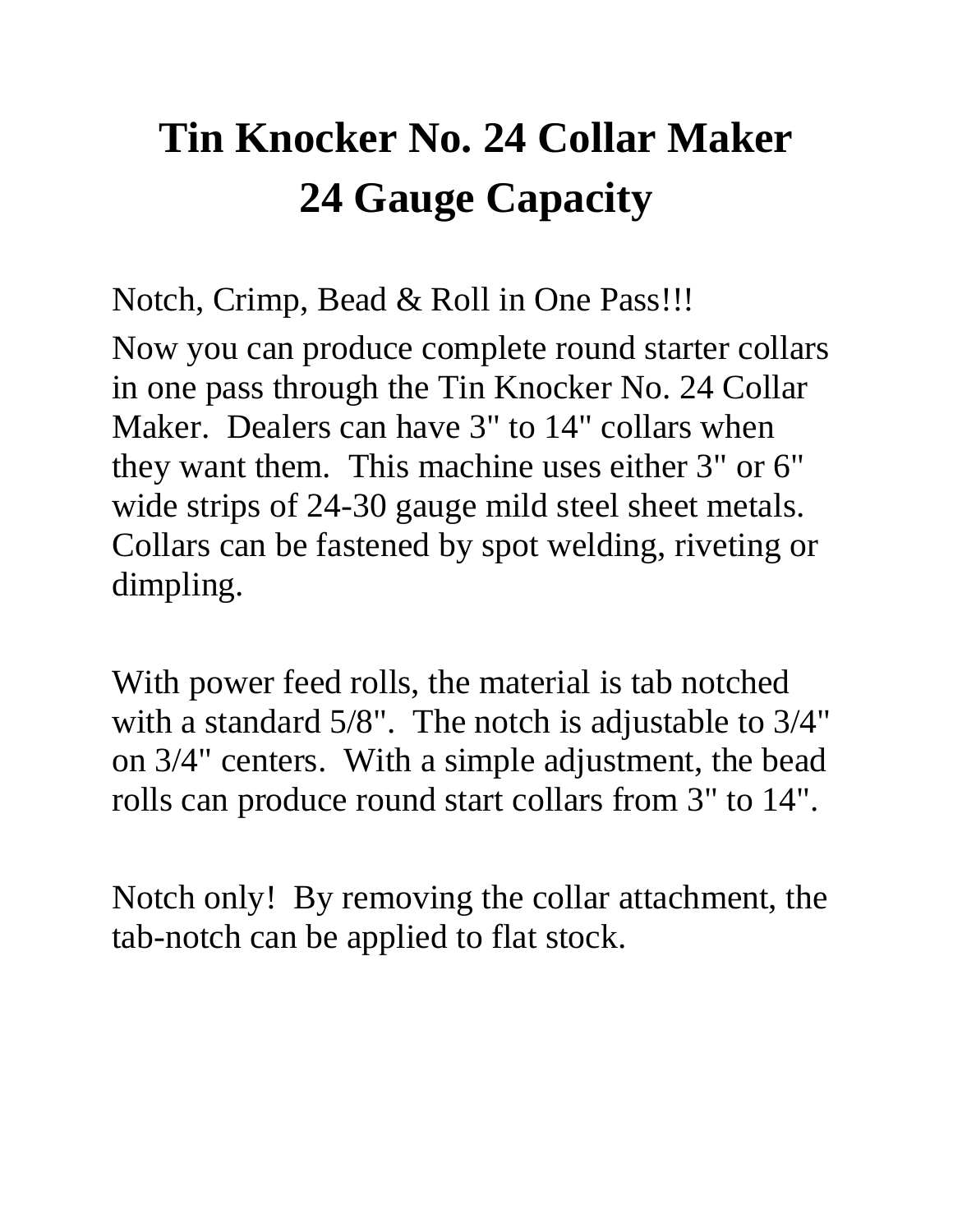## **COLLAR MAKER**

### **CAPACITY: 24 GAUGE MAXIMUM CAUTION: DO NOT RUN HEAVIER GAUGE STOCK WIDTH: 3 INCH AS DELIVERED 6 INCH WITH ROLL INTERCHANGE DIAMETER RANGE: 3 INCH MINIMUM/14 INCH MAXIUMUM**

#### **OPERATION:**

A. Machine as delivered adjusted to Open Diameter Curvature.

To adjust SEE DWG. #59551. Loosen the two wing nuts #CM61473 and raise the pivot roll assembly by turning adjusting screws #57565. The highest position will generate an approximate 3-inch diameter collar. Minor adjustment will generate the desired diameter.

Note: Due to the small diameter the part will curl onto the cover and distort the true radius slightly. The part can be easily cupped by hand to assume the proper configuration.

The Angular Plain of the pivot bars will be approximately:

3 Inch Diameter at 30 Degree/28 Degree

8 Inch Diameter at 15 Degree/13 Degree

Adjustments to control diameter are rapid and 2-3 pieces will give you the desired product. Due to variances in metals---formability due to its hardness (yield) and thickness range in tolerance it was not practical to establish exact settings for diameters required and the need to adjust to the material for the end product has been established.

B. CAUTION**:** Do not operate this machine with covers removed due to exposed gears and rotary punch.

Start machine and place material sheared to proper width (3 inch as machine is delivered) into gauge bar and feed material into the machine. The part will be fed thru the Rotary Notcher and directly into the Roll Bead Crimp function of the Collar Maker.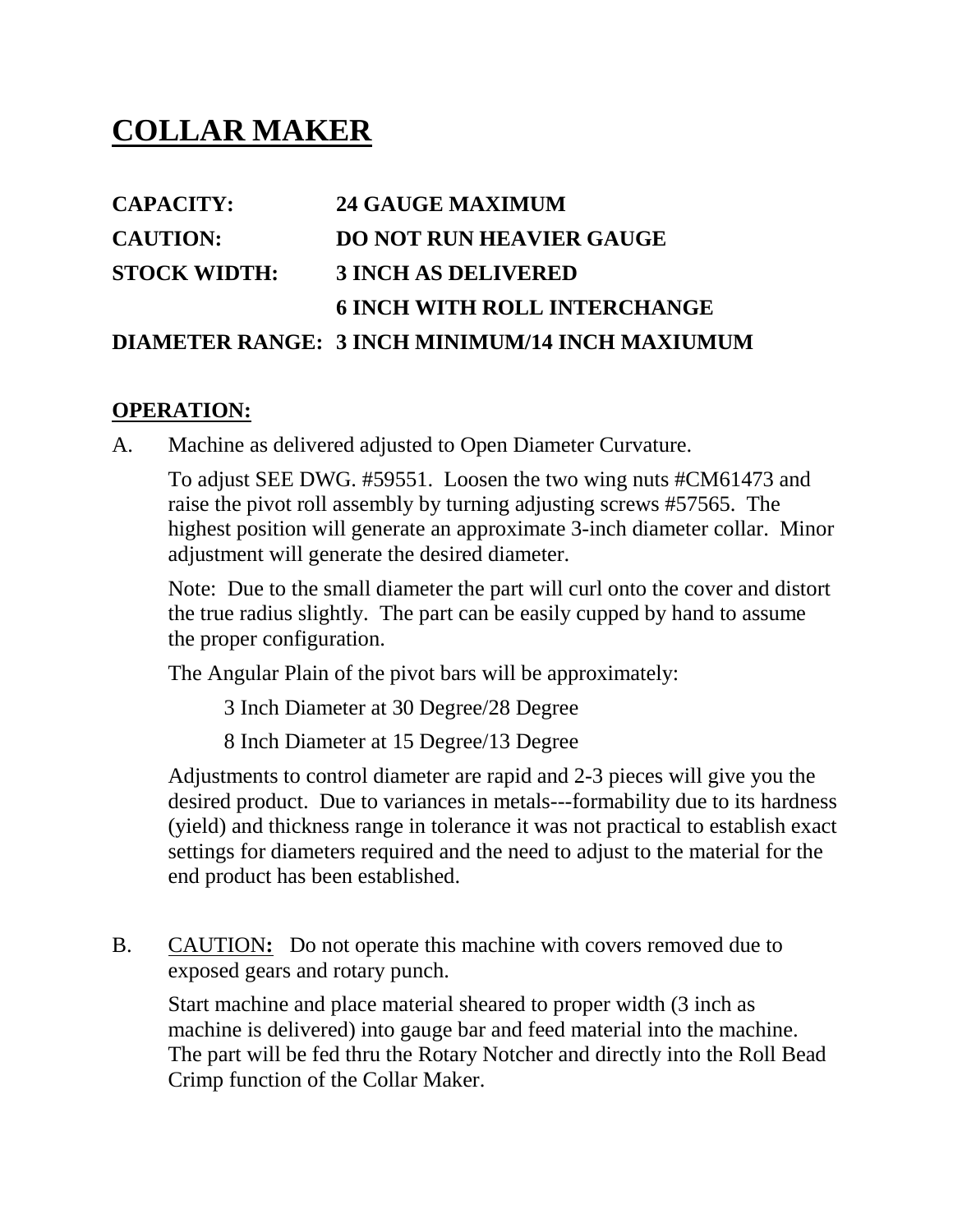#### C. ENTRANCE GAUGE SETTINGS:

SEE GAUGE BAR SKETCH #1. The adjustable bar should be set at stock width plus 1/32 inches to allow the material to pass freely thru the machine. The back edge section can be adjusted to the dimension required by taking the blank and bending a 1 inch 90-degree flange and then fitting this flanged portion between the back gauge bar and front bar allowing approximately 1/32-inch side movement.

D. THE SIDE GAUGE BAR is only used in conjunction with the Collar Maker and should be removed if wider sheets are to be run with Roto Notcher Only. This can be accomplished by removing the Upper Roller Assembly of the Collar Maker and lowering the Pivot Diameter Adjustment Assembly.

This can be accomplished as follows:

- 1. Remove box end cover.
- 2. Remove 4 bolts that hold pillow block onto lower assembly.
- 3. Lower Pivot Diameter Adjustment below tangency of bottom roll.
- 4. Remove Side Gauge Bar.
- 5. Replace Box End Cover.
- 6. Start machine and feed flat sheet or sections with formed tee formed on end with 1 inch maximum tee height---Note tab end must be approximately 5/8 inches.
- E. To replace Top Section and convert the machine back into the Collar Maker proceed as follows:
	- 1. Remove Box End Cover.

2. Replace Top Roll Assembly.

CAUTION: Before replacing the Top Roll Assembly JOG the machine with the "Starting Switch" until a "PLUS + SIGN" etched onto the bottom shaft is at the TOP CENTER. When placing the Top Assembly onto the machine rotate the Assembly Shaft so that the "PLUS + SIGN" etched on the End of the Gear is also VERTICALLY UP at TOP CENTER. Assemble Top Assembly to lower portion with BOTH + SIGNS at TOP CENTER. The "PLUS SIGNS" at TOP CENTER insure the timing of the Crimp Rolls,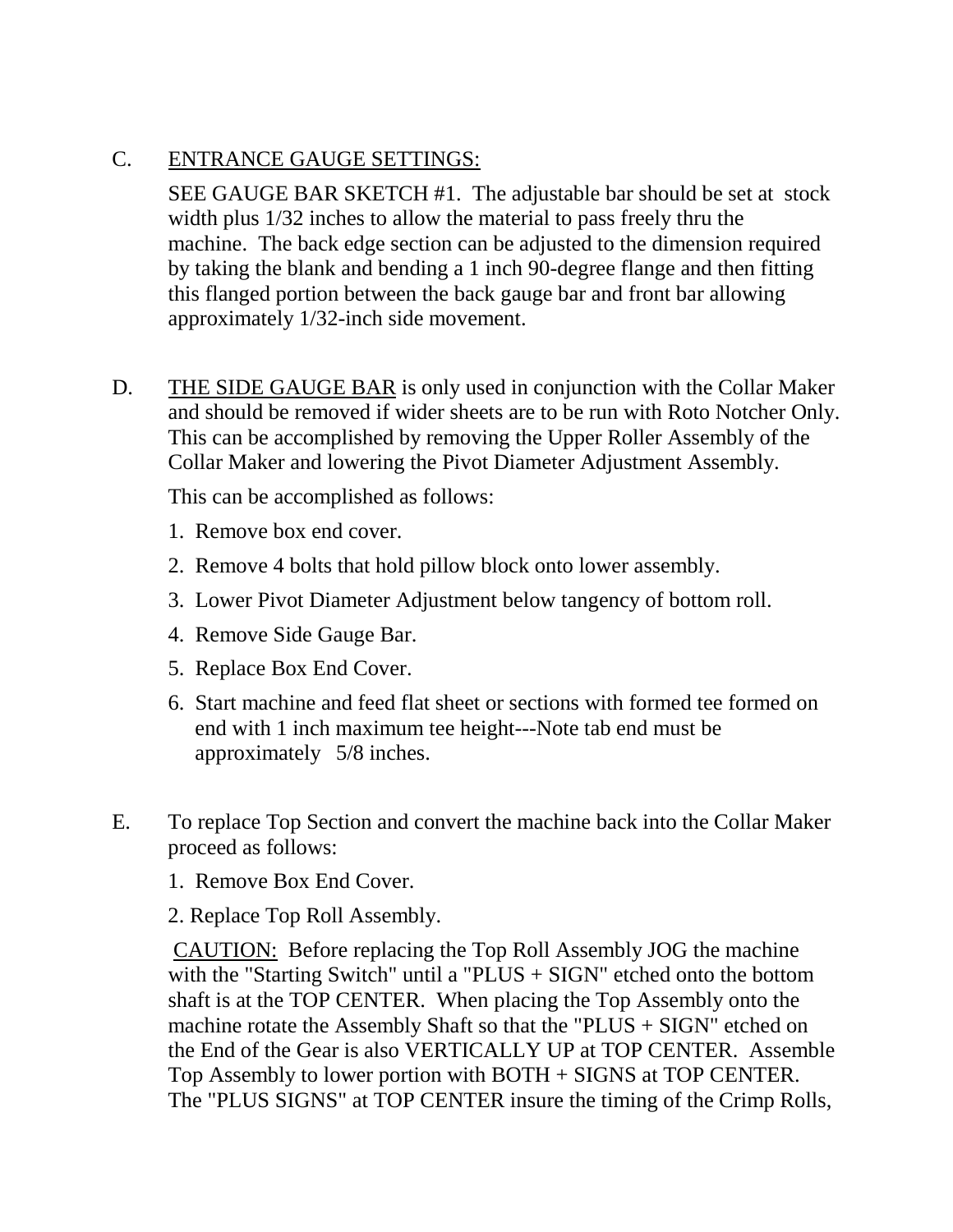for a true balanced Vee. The Top Assembly Gear has been positioned by drilling thru the set screw hole into a soft portion of the shaft and locked into position by a set screw. This positioning can be altered and re-centered if a new gear or Crimp Roll is installed onto the unit.

When tightening socket head cap screws of the Upper Assembly, tighten tight to compress the disc springs and then loosen 3/8 to 1/2 turn (135 degree to 180 degree). This adjustment can be varied to suit individual crimp depth requirements, as well as feeding.

- 3. Replace Side Gauge Bar and adjust as required per previous instructions.
- 4. Replace Box End Cover.

#### F. ADJUSTMENTS AND TROUBLE SHOOTING:

- 1. Material not feeding into Bead and Crimp Roll Collar Maker.
	- a. Tighten front studs on Exit Feed Roll of Roller Notcher.

(2nd. Roll at Exit End of Roto Notcher).

- b. Check Side Gauge Setting for proper width with 1/32 clearance. Check stock for being oversize. Adjust accordingly.
- 2. Metal Over Feeding into Collar Maker. (Buckle between Exit Feed Roll and Collar Maker).
	- a. Exit Feed Roll set too tight --- loosen enough to insure positive feed into Collar Maker.
- 3. Metal buckling between Feed Rolls at Notch Area.
	- a. Entry Feed Roll too tight -- loosen as required.
- 4. Metal Skewing out of Collar Maker making ends out of match exceeding 1/16 inches.
	- a. Tighten hex head cap screw on Bead End pillow block of Collar Maker.
	- b. Check for over feeding on Exit Feed Roll.
	- c. Check Gauge Setting at Entry End to Collar Maker. Excess Setting beyond 1/32 inches may be cause.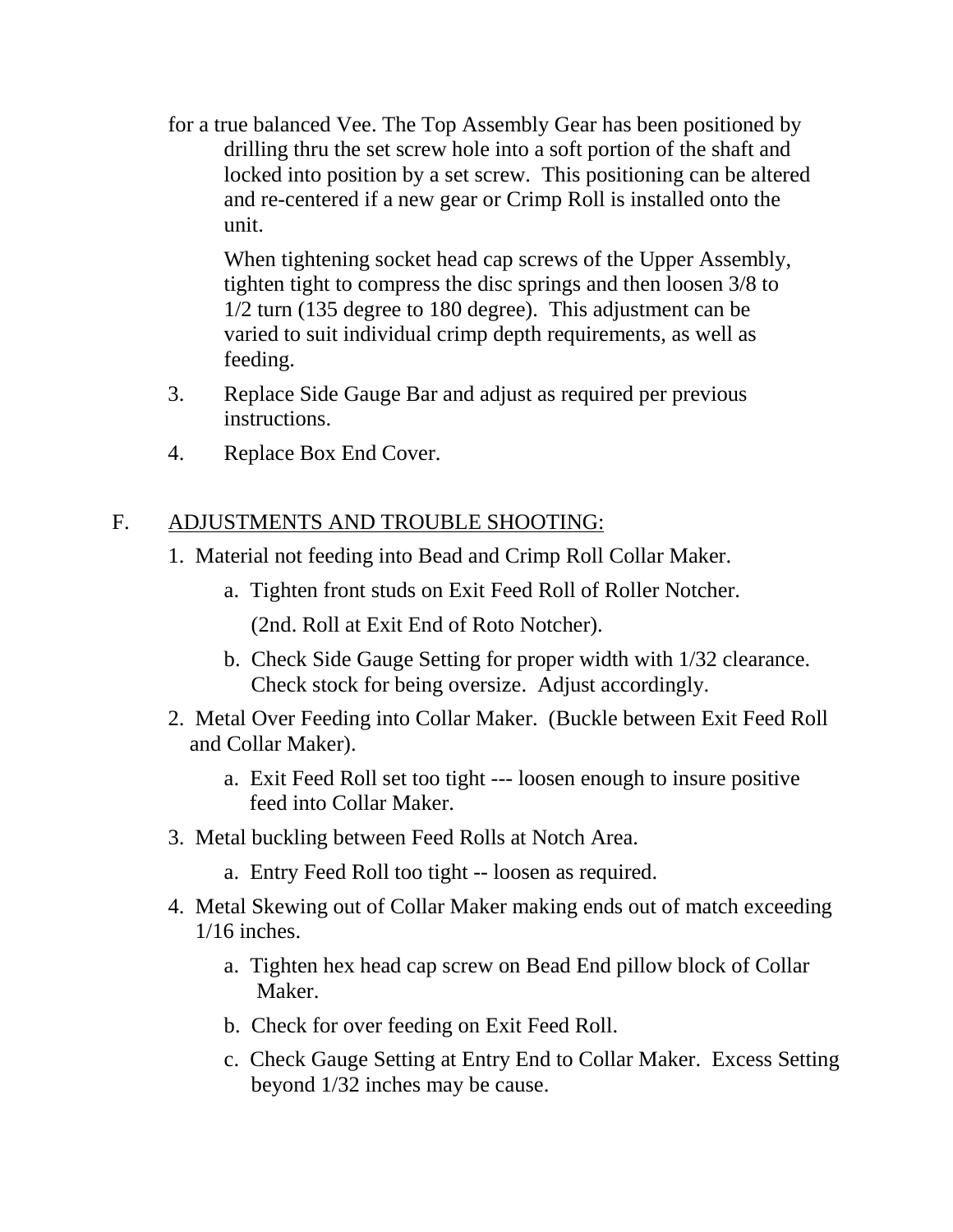- 5. Lead edge of bead torn as it exits from Collar Maker or material jams and folds under on small diameter.
	- a. Check and lower part #CM40792 (SEE DWG. #59551) slightly or remove and increase lead end radius on a grinder. Note part is thru hardened and grinding will not create a soft area.

 The purpose of The Guide is to minimize the Flat or Reverse Curve caused on the lead end by the rapid forming of the bead in this one roll station.

 The proper locations of the slide would be NOSE DOWN and visually sighting thru the bottom roll slot and the slide. The top edge of the slide should be slightly above the bottom of the slot in the bottom roll. To test proper height run a blank thru the machine with the diameter forming pivot roll in its lowest position. The formed part should come out with a diameter of 14 to 16 inches without the use of the diameter forming attachment.

- 6. Tab Notch not to Base of Bead.
	- a. Remove Box End Cover. Loosen the 2-3/8 Hex Head Cap Screw #CM62363 on Dwg. #59551 and move assembly left or right to add or delete material standard setting of plate, #20035 from the Roto Notcher Plate Assembly is 1/8 inch to 5/32 inch. Plate #20035 has slotted holes to allow this movement.

CAUTION: When tightening assembly be sure to hold the unit in an UP or HORIZONTAL plane.

ENCLOSURES: Drawing #59551 Sketch #1 Collar Maker Bill of Material # 0960201 Roto Notcher Instructions Complete Form #\_\_\_\_\_\_\_\_\_\_\_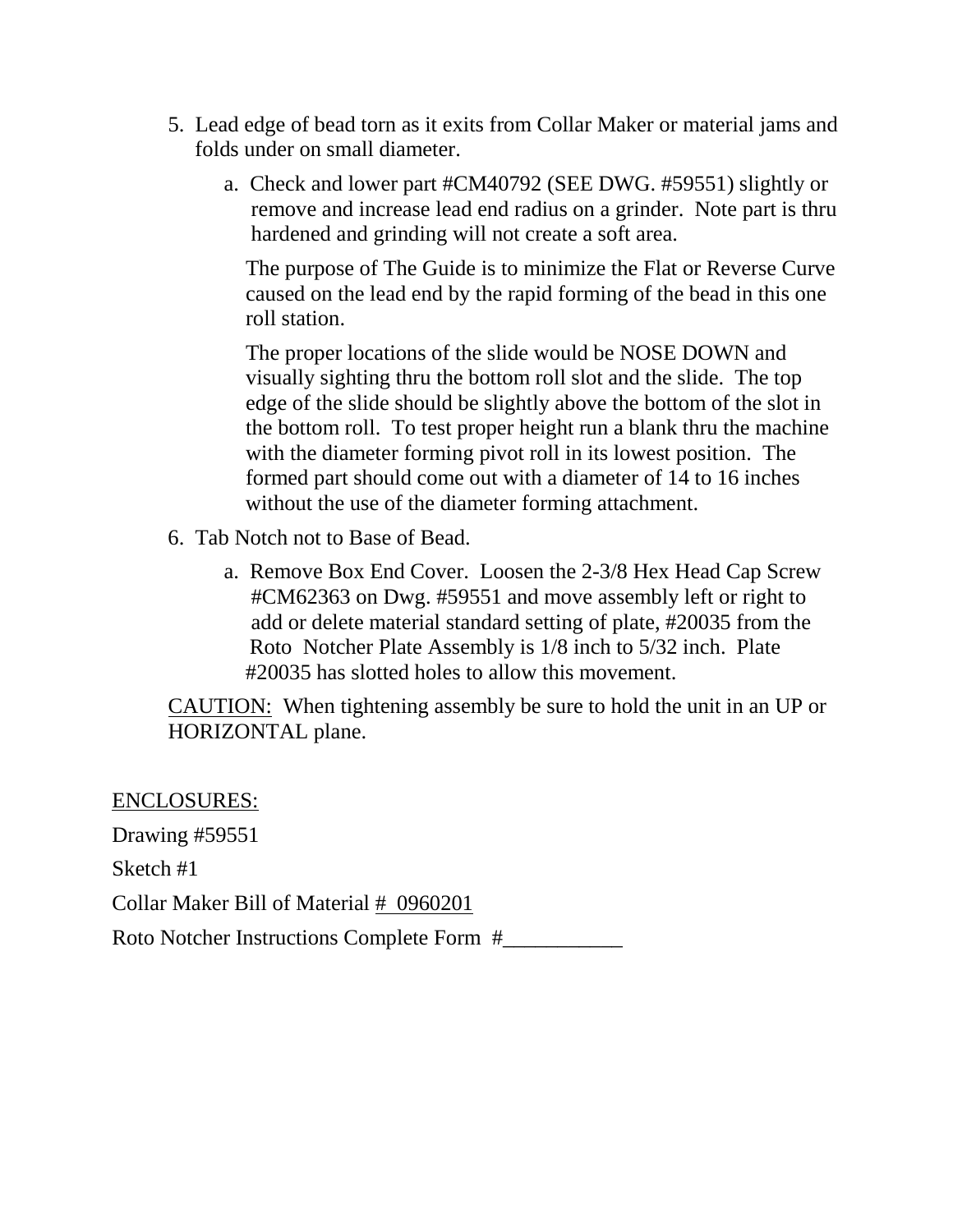#### **PARTS LIST**

| PART NUMBER DESCRIPTION |                             | <b>QUANTITY</b> | <b>DWG</b>   |
|-------------------------|-----------------------------|-----------------|--------------|
| CM13492                 | <b>MAIN DRIVE SHAFT</b>     | $\mathbf{1}$    | A            |
| CM13493                 | <b>LOWER DRV ROLL SHAFT</b> | $\mathbf{1}$    | B            |
| CM13494                 | LOWER DRV ROLL SHAFT        | $\mathbf{1}$    | B            |
| CM13495                 | <b>DRIVE ROLL SHAFT</b>     | $\mathbf{1}$    | B            |
| CM13496                 | PUNCH DRIVE SHAFT           | $\mathbf{1}$    | B            |
| CM13497                 | <b>ROLL SHAFT UPPER</b>     | $\overline{2}$  | B            |
| CM14080                 | <b>DRIVEN GEAR</b>          | $\mathbf{1}$    | A            |
| CM14081                 | <b>PUNCH SHAFT GEAR</b>     | $\mathbf{1}$    | A            |
| CM14646                 | <b>SUPPORT COLLAR</b>       | $\mathbf{1}$    | A            |
| CM14950                 | <b>COVER SPACER STUD</b>    | $\overline{4}$  | A            |
| CM16090                 | <b>UPPER DRIVE ROLL</b>     | $\overline{2}$  | A            |
| CM16091                 | <b>BOTTOM ROLL</b>          | $\overline{2}$  | A            |
| CM19447                 | <b>COVER SPACER</b>         | $\overline{4}$  | A            |
| CM26020                 | <b>FRONT PLATE</b>          | $\mathbf{1}$    | B            |
| CM26021                 | <b>BACK PLATE</b>           | $\mathbf{1}$    | B            |
| CM26022                 | <b>END PLT EXIT END</b>     | $\mathbf{1}$    | B            |
| CM26023                 | <b>END PLT GEAR END</b>     | $\mathbf{1}$    | B            |
| CM26024                 | <b>CTR SUPRT PLT</b>        | $\mathbf{1}$    | B            |
| CM26026                 | NOTCH DIE SUPPORT           | 1               | A            |
| CM26027                 | PILLOW BLOCK                | $\overline{4}$  | $\mathbf{A}$ |
| CM26028                 | <b>GAUGE BAR</b>            | $\overline{2}$  | A            |
| CM28994                 | <b>SPACER</b>               | $\overline{2}$  | A            |
| CM28995                 | <b>SPACER LWER ROLL SH</b>  | 2               | A            |
| CM29510                 | <b>MTR BASE</b>             | 2               | A            |
| CM32902                 | <b>LUBE CONN HLDR</b>       | 1               | B            |
| CM35770                 | <b>COVER</b>                | 1               | $\mathbf C$  |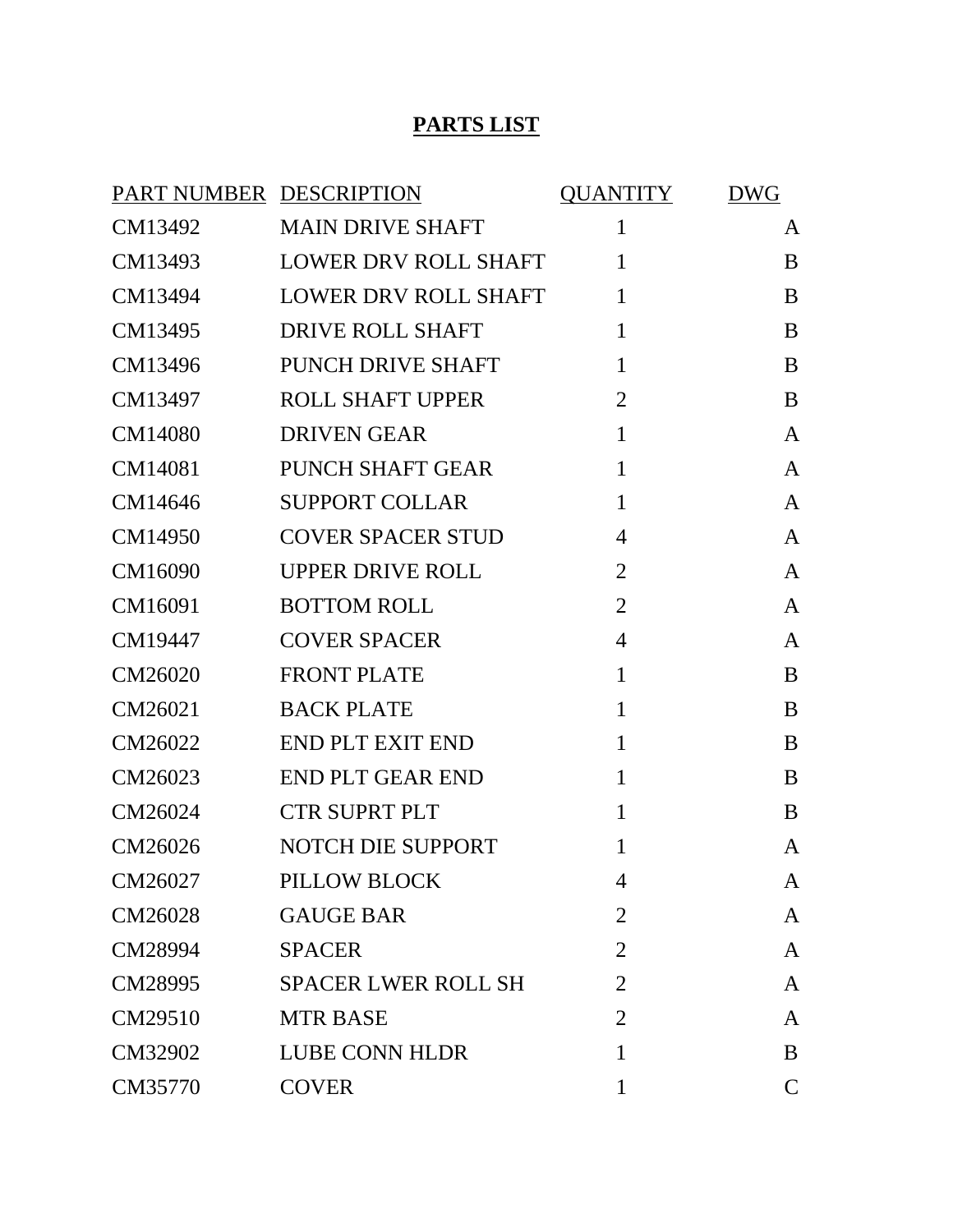| PART NUMBER DESCRIPTION |                          | QUANTITY       | <b>DWG</b>   |
|-------------------------|--------------------------|----------------|--------------|
| CM40793                 | <b>NOTCH DIE</b>         | $\mathbf{1}$   | A            |
| CM40794                 | <b>NOTCH BLADE</b>       | $\mathbf{1}$   | $\mathbf{A}$ |
| CM42761                 | <b>KEY MOD</b>           | $\overline{2}$ | A            |
| CM42778                 | <b>DRIVE GEAR</b>        | $\overline{2}$ | A            |
| CM43131                 | <b>HELICAL GEAR</b>      | $\overline{2}$ | A            |
| CM51336                 | <b>NOTCH BLADE GUARD</b> | $\mathbf{1}$   | B            |
| CM57559                 | <b>SCRAP CHUTE WLDT</b>  | $\mathbf{1}$   | A            |
| CM58638                 | <b>STAND WLDT</b>        | $\mathbf{1}$   | D            |
| CM59550                 | <b>GEN ASSEM</b>         |                | D            |
| CM60000                 | $1/4 - 20X1/2$ HHCS      | $\overline{2}$ |              |
| CM60017                 | 5/16-18X2-1/4 HHCS       | $\overline{4}$ |              |
| CM60049                 | 5/16-18X1 1/4 HHCSH      | $\overline{4}$ |              |
| CM60105                 | 3/8-16X3 1/2 HHCS        | 8              |              |
|                         |                          |                |              |
| CM60395                 | 5/16-18X1-1/4 SHCS       | 3              |              |
| CM60397                 | 5/16-18X1 SHCS NYL       | $\mathbf{1}$   |              |
| CM60399                 | $1/4$ -20X $1/2$ SHCS NY | 11             |              |
| CM60722                 | $1/2 - 13X1$ SSS         | $\mathbf{1}$   |              |
| CM61101                 | 5/16-18HN HVY SF         | 4              |              |
| CM62000                 | 1/4X062 WSHR             | 5              |              |
| CM62010                 | 5/16X1/16 WSHR           | 8              |              |
| CM62027                 | 3/8X082 WSHR             | 24             |              |
| CM62340                 | 3/8 BLVL WSHR            | 20             |              |
| CM62362                 | 5/16 LCK WSHR            | $\overline{4}$ |              |
| CM62363                 | 5/8 LCK WSHR MED         | 4              |              |
| CM62370                 | 1/4 LOCK WASHER          | $\overline{2}$ | P            |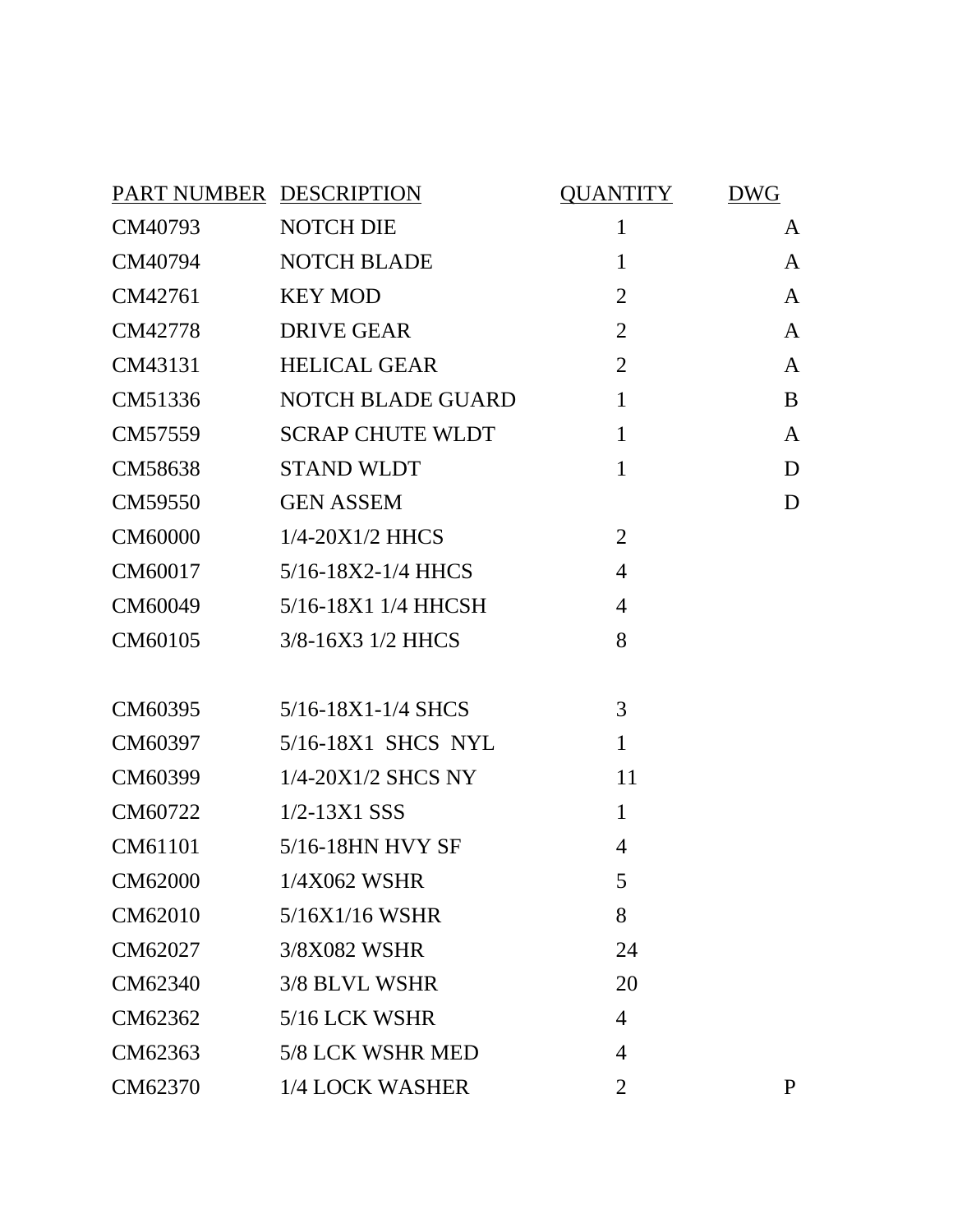| PART NUMBER DESCRIPTION |                          | <b>QUANTITY</b> | DWG |
|-------------------------|--------------------------|-----------------|-----|
| CM62401                 | 9 WDRF KEY               | $\overline{4}$  |     |
| CM62404                 | 61 WDRF KEY              | $\overline{4}$  |     |
| CM62448                 | 1/4 SQ X 5/8 KEY         | $\overline{2}$  |     |
| CM62500                 | 5100-75 RET RG           | 9               |     |
| CM62501                 | 5100-87 RET RG           | $\overline{4}$  |     |
| CM62518                 | 5160-98 RET RG           | 3               |     |
| CM62523                 | <b>RET RING</b>          | $\mathbf{1}$    |     |
| CM62526                 | <b>RET RG 5160-75</b>    | 3               |     |
| CM62601                 | 3/16X3/4 DWL             | $\overline{2}$  |     |
| CM62631                 | 3/8X3/4 DWL              | 18              |     |
| CM62714                 | 3/16X1 ROLL PIN          | $\overline{2}$  |     |
| CM66010                 | <b>B108 TORR BRG</b>     | $\mathbf{1}$    |     |
| CM66021                 | <b>B128 OH TORR BRG</b>  | $\mathbf{1}$    |     |
| CM66031                 | <b>B168 OH TORR BRG</b>  | $\mathbf{1}$    |     |
| CM66050                 | <b>B1012 TOR BRG</b>     | $\overline{2}$  |     |
| CM66061                 | <b>B1212OH TORR BRG</b>  | $\overline{7}$  |     |
| CM66080                 | <b>B1412 TORR BRG</b>    | $\overline{2}$  |     |
| CM66101                 | <b>B1612OH TORR BRG</b>  | $\overline{2}$  |     |
| CM66160                 | TT1102-1 THRST BRG       | 1               |     |
| CM66310                 | NTA1018 TORR BRG         | 3               |     |
| CM66312                 | <b>TRB1018 TORR RACE</b> | 6               |     |
| CM66320                 | NTA1625 TORR BRG         | $\mathbf{1}$    |     |
| CM66322                 | TRA-1625 THRUST RA       | $\overline{2}$  |     |
| CM66332                 | NTA-1220 THRS BRG        | 5               |     |
| CM66333                 | TRB 1220 THRS RC         | 14              |     |
| CM66354                 | TRB 1625 THRUST          | $\overline{4}$  |     |
| CM66420                 | <b>TT1205 THRUST BRG</b> | 5               |     |
| CM66430                 | TT1502-2THRUST BRG       | 3               |     |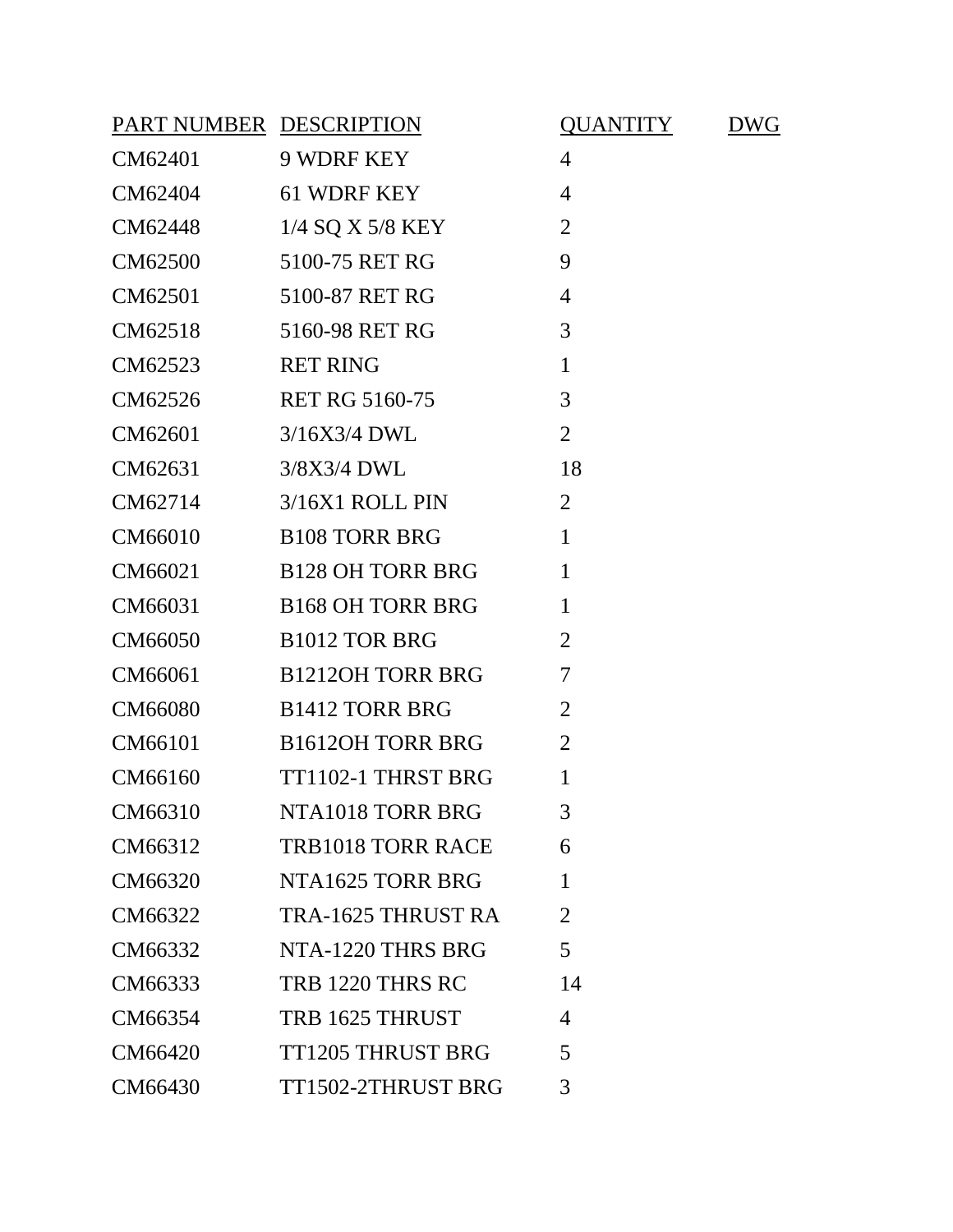| PART NUMBER DESCRIPTION |                    | UANTITY        |  |
|-------------------------|--------------------|----------------|--|
| CM66600                 | 886L FEM COUPLG    | 5              |  |
| CM66610                 | 888L HLF UNION     | $\overline{2}$ |  |
| CM66640                 | 1610 GRS FTG       | 5              |  |
| CM66659                 | 1/4X90 CONN        | 3              |  |
| CM66700                 | <b>NYLA TUBING</b> | 43             |  |
| CM70024                 | 4L500 BELT         | $\overline{2}$ |  |
| CM70401                 | SHEAVE 3/4 0 MACH  |                |  |
| CM70402                 | SHEAV 5/8 0 MTR    |                |  |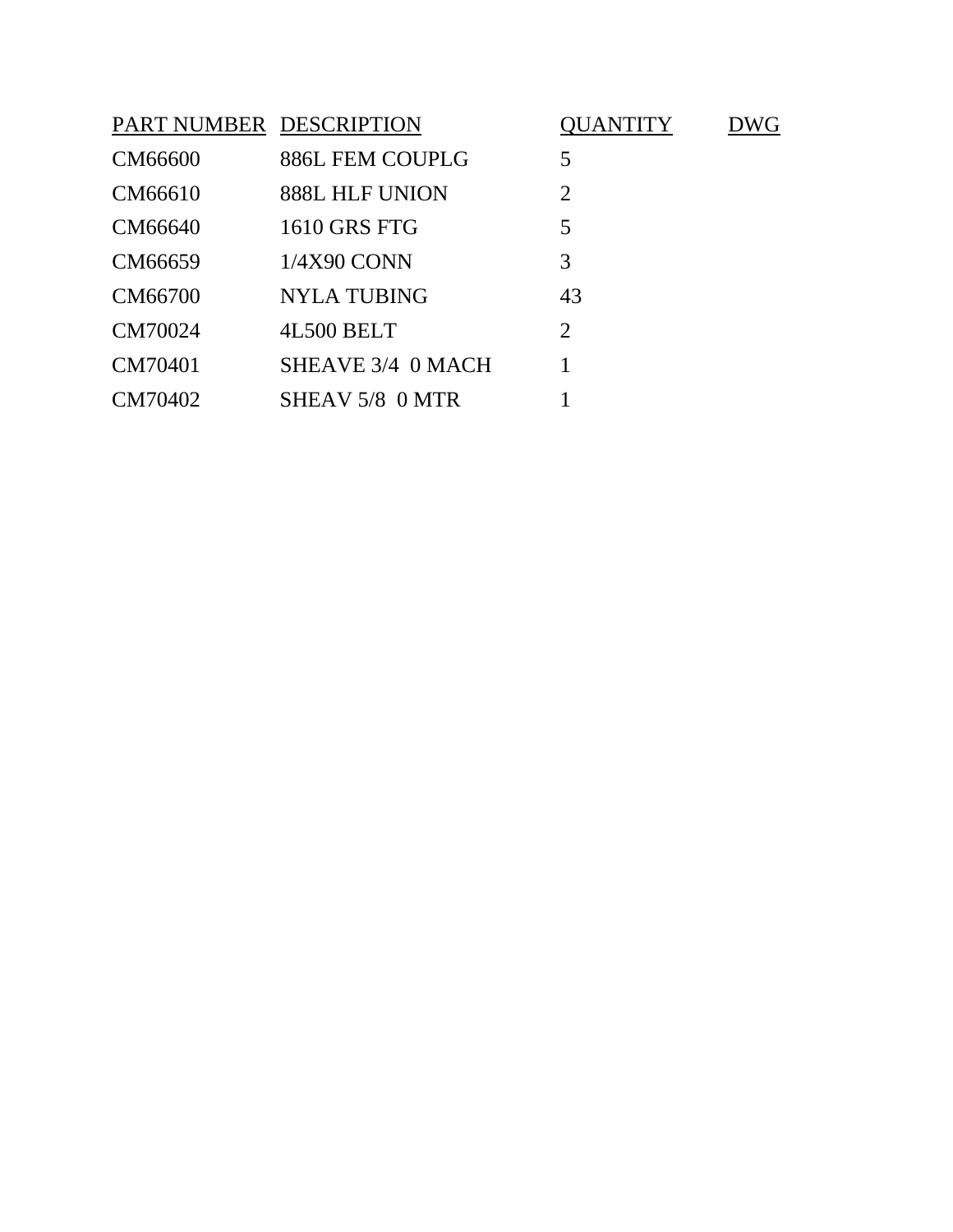#### **BILL OF MAINTENACE LISTING**

| PART NUMBER DESCRIPTION |                          | <b>QUANTITY</b> | <b>DWG</b>   |
|-------------------------|--------------------------|-----------------|--------------|
| CM13498                 | LWR CRIMP ROLL SHF       | $\mathbf{1}$    | B            |
| CM13499                 | UPPR CRIMP ROLL SH       | $\mathbf{1}$    | B            |
| CM13777                 | <b>SPACER</b>            | $\mathbf{1}$    | $\mathsf{A}$ |
| CM13778                 | <b>SPACER</b>            | $\mathbf{1}$    | A            |
| CM13779                 | <b>TOP SPACER</b>        | $\mathbf{1}$    | $\mathsf{A}$ |
| CM13780                 | <b>SPACER</b>            | $\mathbf{1}$    | $\mathsf{A}$ |
| CM13781                 | <b>SPACER UPPER</b>      | $\mathbf{1}$    | $\mathsf{A}$ |
| CM13782                 | <b>SPACER LOWER</b>      | $\mathbf{1}$    | $\mathsf{A}$ |
| CM16058                 | <b>TOP CRIMP ROLL</b>    | $\mathbf{1}$    | $\mathsf{A}$ |
| CM16094                 | UPPER BEAD ROLL          | $\mathbf{1}$    | $\mathsf{A}$ |
| CM16095                 | <b>LOWER BEAD ROLL</b>   | $\mathbf{1}$    | $\mathsf{A}$ |
| CM16096                 | <b>CURLER ROLL</b>       | $\mathbf{1}$    | B            |
| CM16141                 | <b>BTM CRIMP ROLL</b>    | $\mathbf{1}$    | B            |
| CM26032                 | <b>SIDE PLATE</b>        | $\overline{2}$  | B            |
| CM26035                 | <b>MTG PLATE</b>         | $\mathbf{1}$    | B            |
| CM26036                 | <b>BRG BLOCK</b>         | $\mathbf{1}$    | A            |
| CM26038                 | PILLOW BLOCK             | $\overline{2}$  | A            |
| CM36034                 | <b>DEFLECTOR PLATE</b>   | $\mathbf{1}$    | B            |
| CM40792                 | <b>SHOE - MACH-</b>      | $\mathbf{1}$    | A            |
| CM42760                 | <b>SPUR GEAR</b>         | 1               | A            |
| CM42779                 | <b>SPUR GEAR</b>         | 1               | $\mathsf{A}$ |
| CM52610                 | <b>MTR ADJ BOLT ASY</b>  | $\overline{2}$  | $\mathsf{A}$ |
| CM57556                 | <b>IDLER ARM WLDT RH</b> | 1               | $\mathsf{A}$ |
| CM57557                 | <b>IDLER ARM WLDT LH</b> | $\mathbf{1}$    | A            |
| CM59551                 | <b>SPIN CURLER ASSY</b>  |                 | D            |
| CM60014                 | 3/8-16X1 1/2 HHCS        | 4               |              |
| CM60389                 | 5/16-18X3-1/2 SHCS       | 2               |              |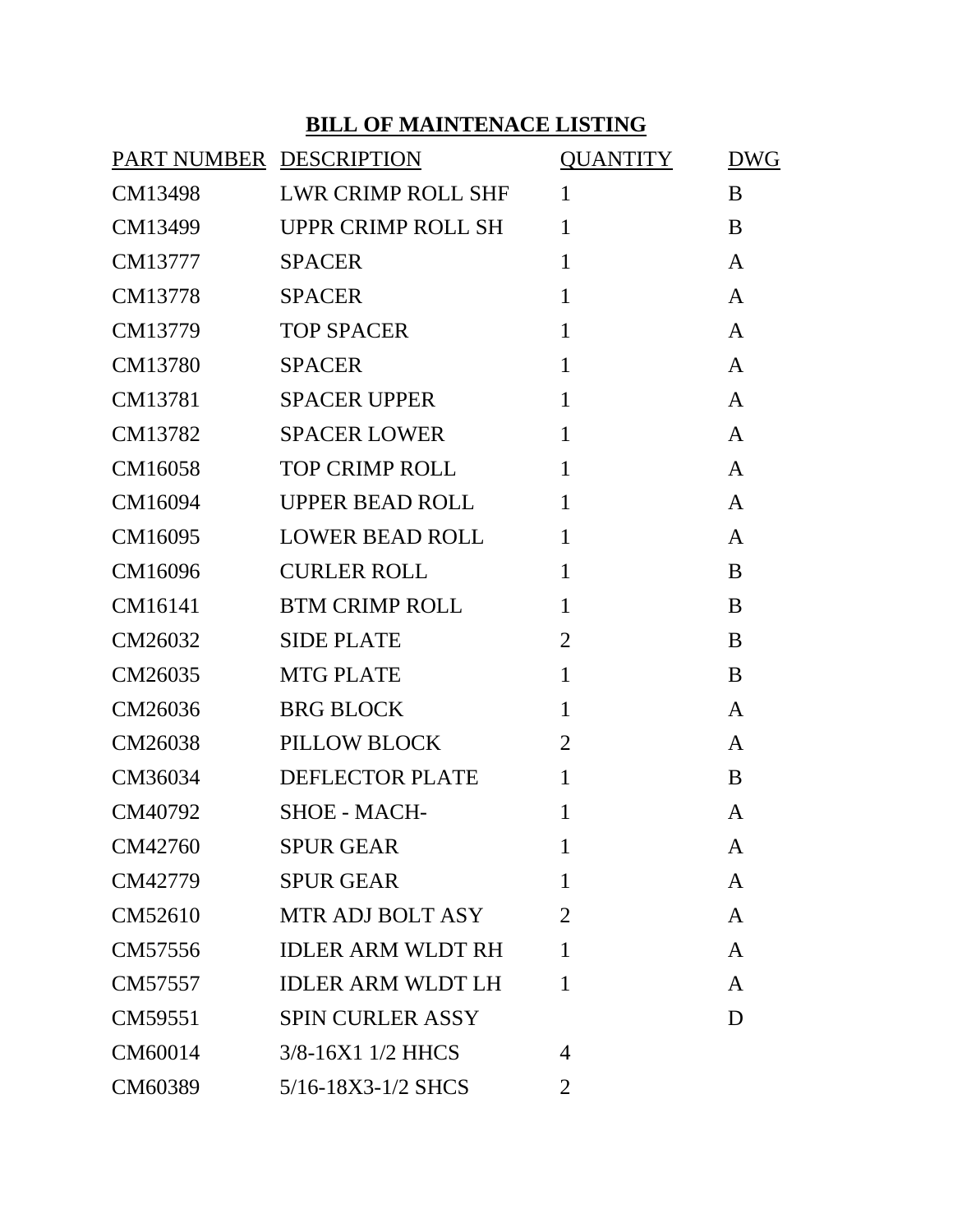| PART NUMBER DESCRIPTION |                                | <b>QUANTITY</b> | <b>DWG</b> |
|-------------------------|--------------------------------|-----------------|------------|
| CM60392                 | 3/8X2-1/2 SHCS NYL             | $\overline{4}$  |            |
| CM60394                 | 3/8-16X3/4SHCS NYL             | 6               |            |
| CM60613 1/4-20X5/8 SSS  |                                | $\mathbf{1}$    |            |
|                         | CM60650 5/16-18X5/16 SSS       | $\overline{2}$  |            |
| CM60821                 | 10-12 SMS TR-A                 | $\overline{4}$  |            |
| CM61473                 | 3/8-16 WING NUT                | $\overline{2}$  |            |
| CM62000                 | 1/4X062 WSHR                   | $\overline{2}$  |            |
| CM62027                 | 3/8X082 WSHR                   | $\overline{2}$  |            |
| CM62340                 | 3/8 BLVL WSHR                  | 32              |            |
| CM62362                 | 5/16 LCK WSHR                  | $\overline{2}$  |            |
| CM62363                 | 3/8 LCK WSHR MED               | $\overline{4}$  |            |
| CM62401                 | 9 WDRF KEY                     | $\mathbf{1}$    |            |
| CM62402                 | 15 WDRF KEY                    | $\mathbf{1}$    |            |
| CM62451                 | 3/16 SQX 8 LG                  | $\overline{2}$  |            |
| CM62518                 | 5160-98 RET RNG                | 3               |            |
| CM62526                 | <b>RET RG 5160-75</b>          | 3               |            |
| CM62611                 | $1/4$ X $1/2$ DWL              | $\overline{4}$  |            |
| CM66010                 | <b>B108 TORR BRG</b>           | $\overline{2}$  |            |
| CM66030                 | B <sub>168</sub> O.d. TORR BRG | $\overline{2}$  |            |
| CM66060                 | <b>B1212 TORR BRG</b>          | $\overline{2}$  |            |
| CM66100                 | <b>B1612 TORR BRG</b>          | 3               |            |
| CM66160                 | TT1102-1 THRST BRG             | $\overline{2}$  |            |
| CM66333                 | TRB 1220 THRS RC               | $\overline{2}$  |            |
| CM66354                 | TRB 1625 THRUST                | $\mathbf{1}$    |            |
| CM66420                 | <b>TT1205 THRUST BRG</b>       | 6               |            |
| CM66421                 | <b>TT1502 THRUST BRG</b>       | 1               |            |
| CM66425                 | TT1709-1 THRUST BRG            | 5               |            |
| CM77059                 | <b>ROLLER CHAIN SPRKT</b>      | 1               |            |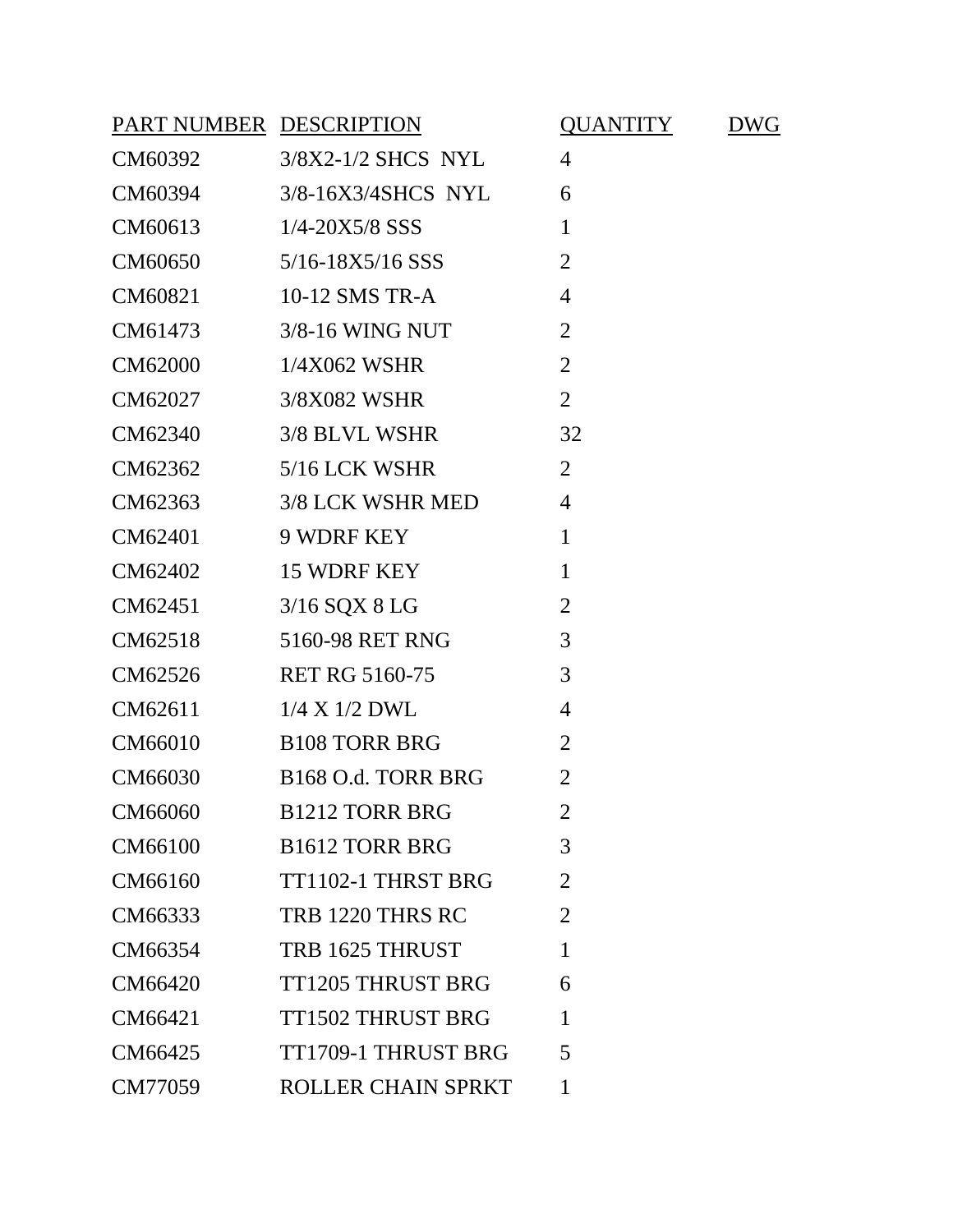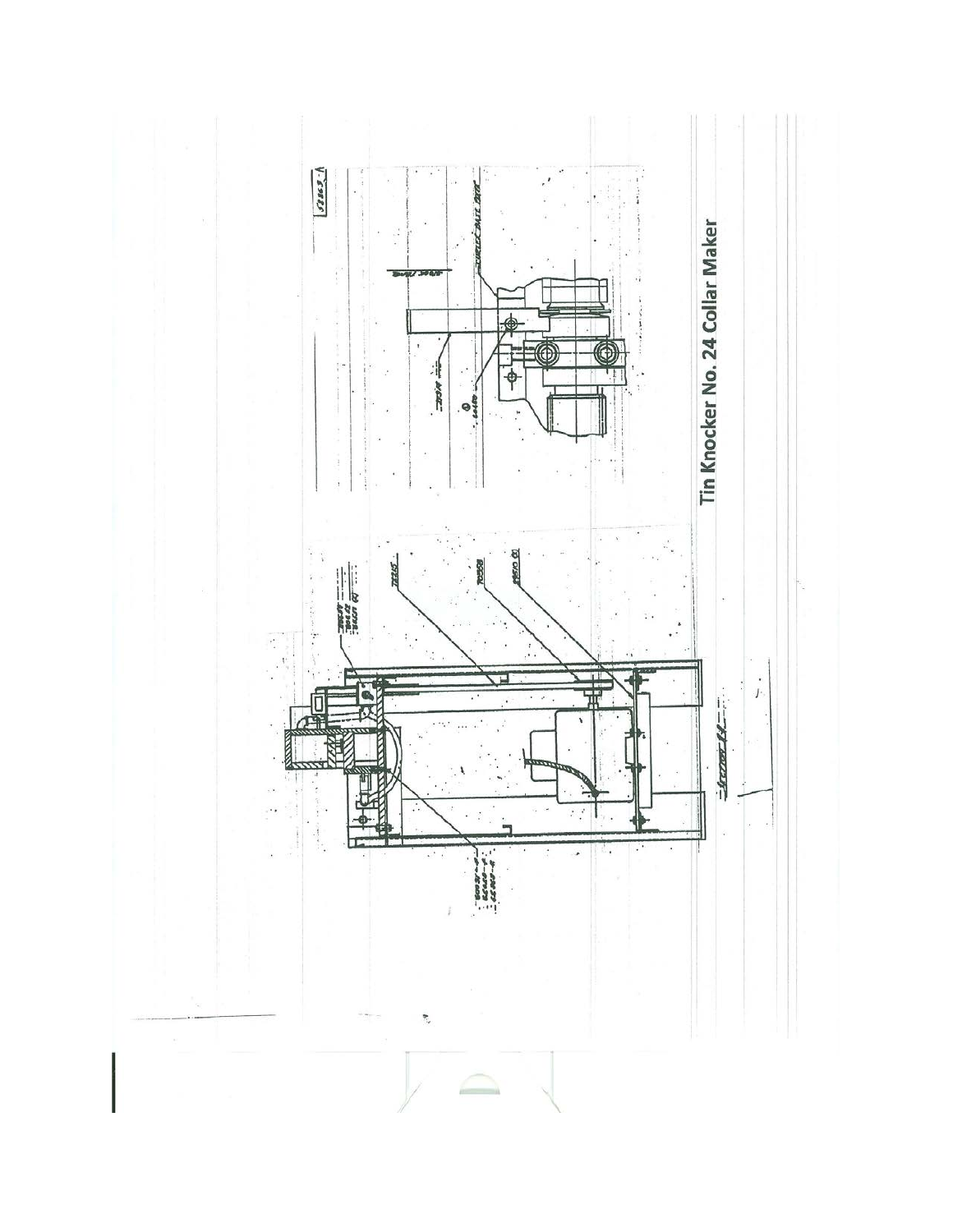